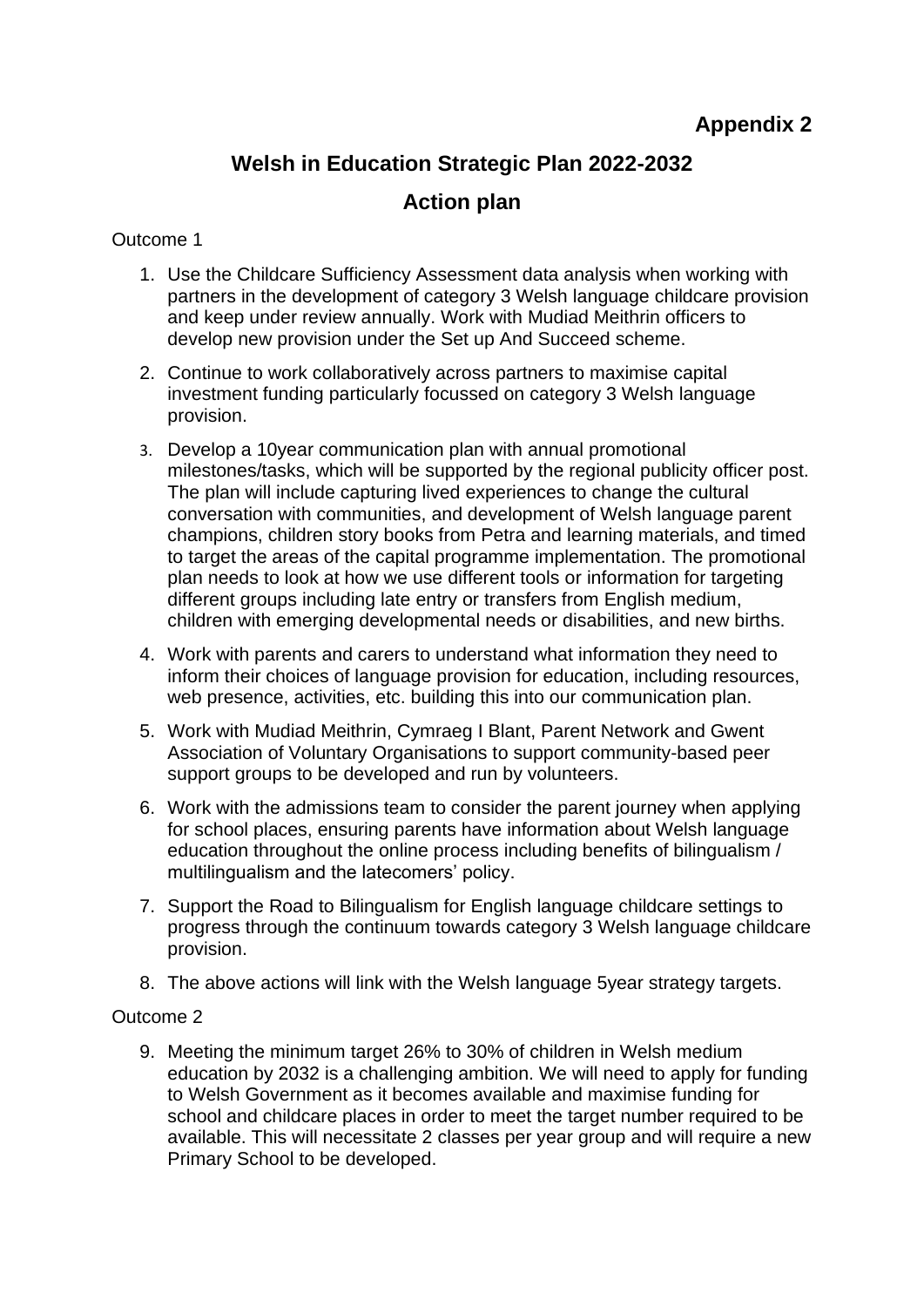- 10.We will formalise the latecomers' policy and publish this online alongside information on Welsh medium education and the application for school places to admissions. There is also a need to explore and develop specific provision to support latecomer immersion to enable children and young people to enter the appropriate cohort at a suitable linguistic stage.
- 11.Ensure the 466 places are taken up or admissions monitored towards the take up of 466 places. If showing concerns in take up, we need to use the communication plan to support specific promotional work.

### Outcome 3

- 12.We will monitor transition rates for all Welsh language childcare provision on school site to understand where parents do not wish to continue Welsh language education for their child.
- 13.We will monitor transition rates where possible for those settings who are not members of Mudiad Meithrin to complete the picture of transition to Welsh language education. We will work with colleagues in other local authority areas with better transition rates to develop possible Caerphilly solutions.
- 14.We will work with families to understand the impact of coronavirus on transition rates and application rates and keep this under review over the coming years.
- 15. We will work with Welsh Government and the 21<sup>st</sup> century schools' team to plan childcare provision alongside primary school development as well as plan for secondary school places expansion to continue the 100% transition rate through statutory education.
- 16.Ysgol Gyfun Cwm Rhymni will continue to work with the 11 Primary schools in the cluster to continue its 100% transition rate.

#### Outcome 4

- 17.Ysgol Gyfun Cwm Rhymni will continue their partnership with Coleg y Cymoedd and strengthen the relationship with Coleg Gwent to ensure all learners have a broad range of Welsh language qualifications available to them.
- 18.Education Other Than At School teams will consider how the alternative education opportunities will continue to offer support for Welsh language to ensure young people can continue using Welsh language and access qualifications through Welsh language if they choose, for example, recruiting a Welsh speaking tutor or developing an innovative solution with the Welsh schools' cluster.
- 19.School planning team will monitor take up of secondary places and plan for the expansion of secondary provision before the maximum capacity is reached in order to increase the number of pupils studying qualifications through Welsh language.
- 20.Develop appropriate promotional materials in a range of media to encourage more young people to consider studying Welsh as a subject including taking Welsh at A level. This will link with the Welsh language 5year strategy targets.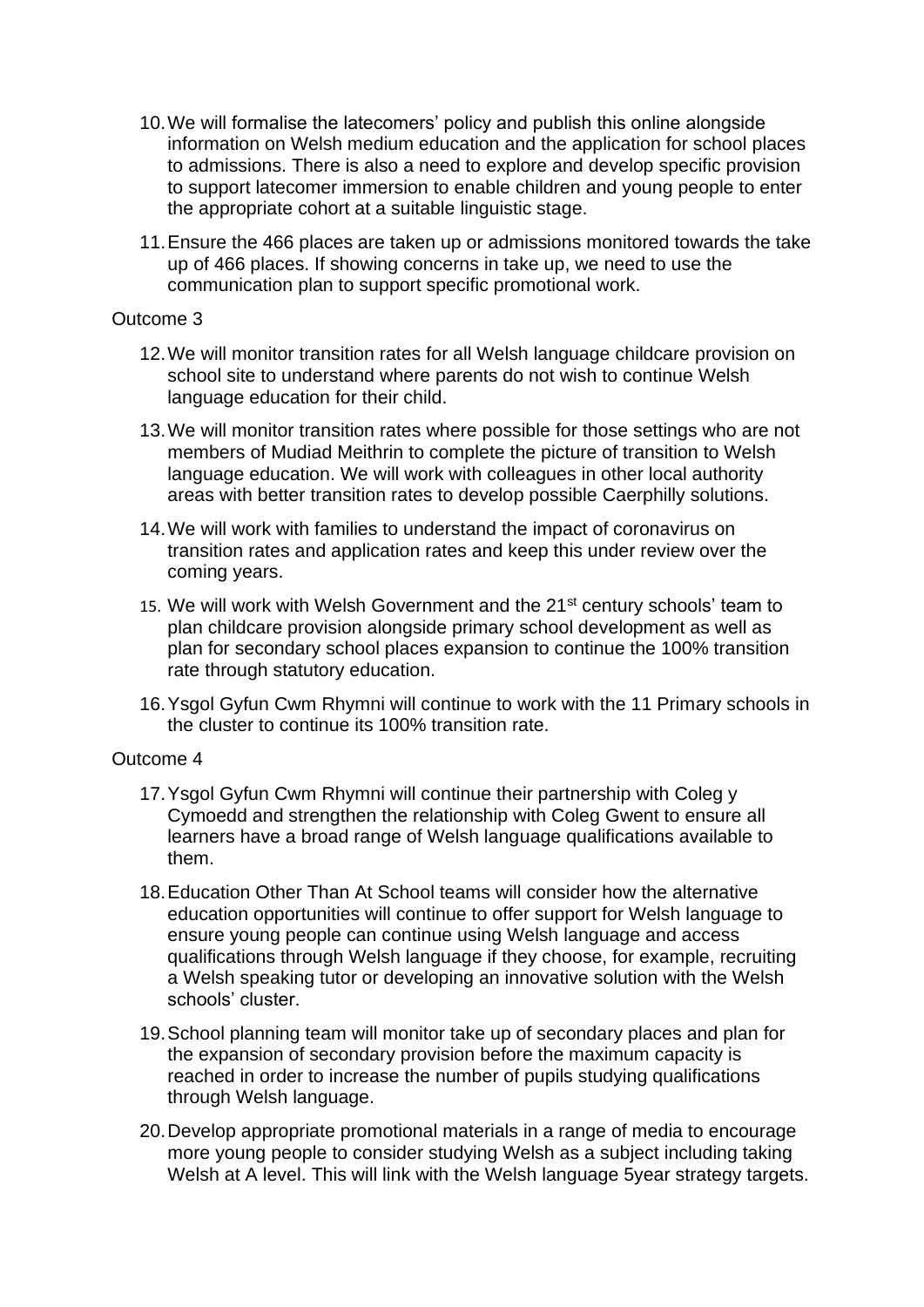### Outcome 5

- 21.Continue to work in partnership with Yr Urdd, Menter Iaith, Youth Service and Sports Caerphilly to deliver Welsh language social extra-curricular opportunities within and outside of school and during school holidays.
- 22.Continue to work with members of the Welsh language Strategy forum to ensure promotional work and targets are coordinated efficiently and effectively.
- 23.Develop an action plan in response to the young people engagement project to ensure wider Welsh language opportunities for children and young people. There is likely to be a need to increase the Welsh language provision for young people aged 11years upwards. This will be taken forward in the partnership between Urdd, Menter Iaith and Youth Service.
- 24.Work with Welsh Government and partners to identify ongoing funding streams for Welsh language opportunities outside of school moving from reactive or responsive grants to more strategically planned funded projects for consistency in delivery.
- 25.Youth Service to work with Menter Iaith, Urdd and wider partners to map the percentage of youth provision delivered through Welsh language and work collaboratively to increase the offer to 26% target by 2032.
- 26.The Education Achievement Service will work with all Primary Schools to get 100% of English language Primary Schools involved and progressing through the award stages by 2032.

#### Outcome 6

- 27.Audit all early intervention to identify and address any gaps in support for Welsh speaking families.
- 28.Develop appropriate accessible information for families to promote support available through Welsh language to remove concerns or perceived barriers.
- 29.Work with the PETRA team to develop or use children's books and learning materials to support parents in making choices for their child's language of Education.
- 30.Develop case studies and lived experiences of families with children with Additional learning needs who have thrived in Welsh language provision.
- 31.Audit the capacity of the Welsh speaking workforce to identify and address any gaps in Additional Learning Needs support and develop sustainability within the model of support.
- 32.Work across the region to share relevant resources that have been developed.

### Outcome 7

33.We will use our school places planning alongside our school workforce census data to plan the need for staff in new or expanded Welsh medium schools.